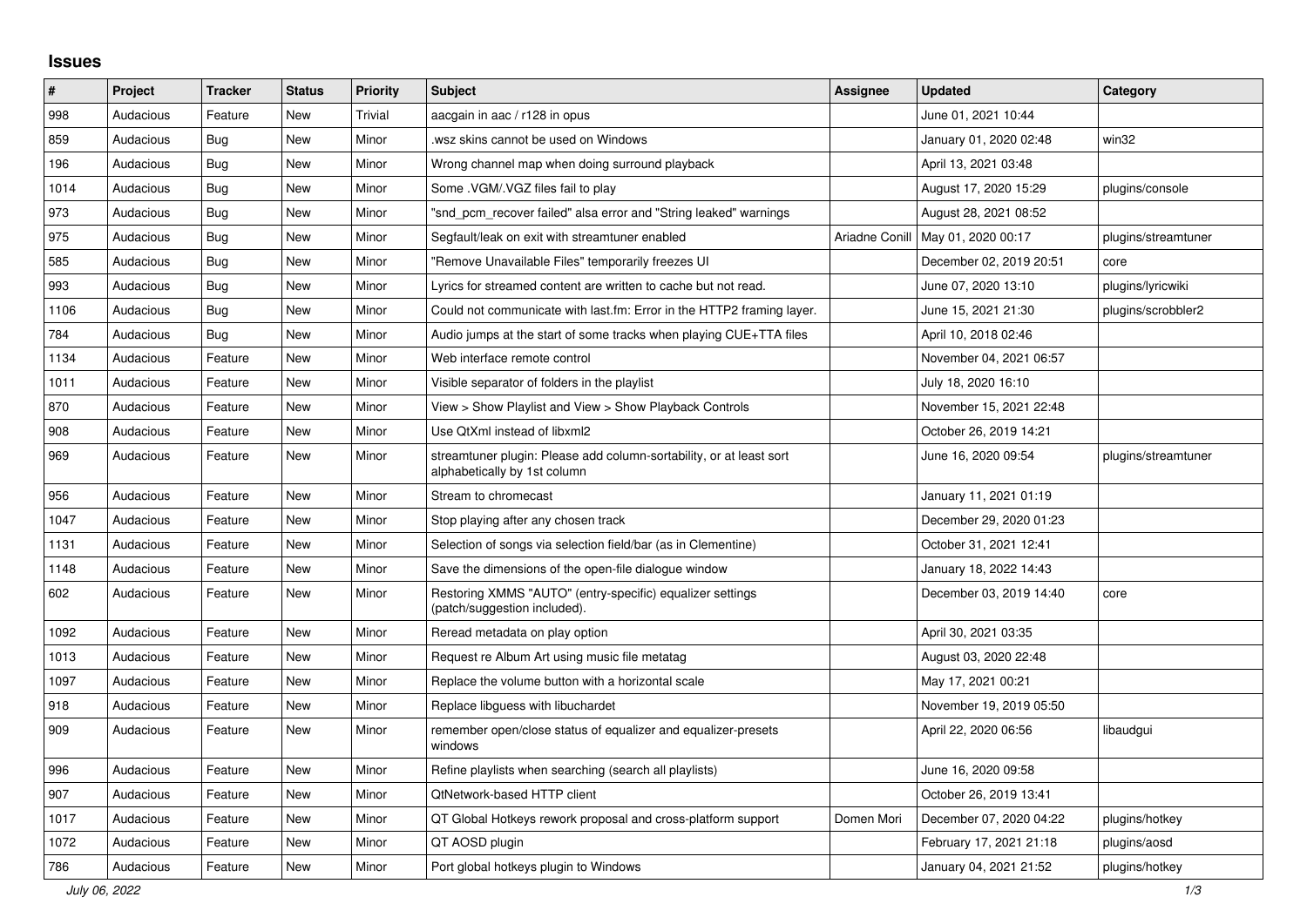| $\vert$ # | Project   | <b>Tracker</b> | <b>Status</b> | <b>Priority</b> | <b>Subject</b>                                                                  | <b>Assignee</b> | <b>Updated</b>           | Category           |
|-----------|-----------|----------------|---------------|-----------------|---------------------------------------------------------------------------------|-----------------|--------------------------|--------------------|
| 1088      | Audacious | Feature        | New           | Minor           | plugin: status icon: ADD option to select tray mouse Middle Click action        |                 | April 11, 2021 12:05     | plugins/statusicon |
| 429       | Audacious | Feature        | <b>New</b>    | Minor           | Please enable scrobbling to libre.fm in Scrobbler 2.0                           |                 | September 02, 2019 10:35 | plugins/scrobbler2 |
| 877       | Audacious | Feature        | New           | Minor           | Please add save option to cue playlists (patch included)                        |                 | March 07, 2019 04:18     | plugins/cue        |
| 913       | Audacious | Feature        | New           | Minor           | Play / create new playlist from selection                                       |                 | December 02, 2019 20:13  | plugins/qtui       |
| 1170      | Audacious | Feature        | <b>New</b>    | Minor           | Playback mode button                                                            |                 | April 22, 2022 16:01     |                    |
| 1048      | Audacious | Feature        | New           | Minor           | PipeWire support                                                                |                 | May 04, 2022 19:36       |                    |
| 1099      | Audacious | Feature        | New           | Minor           | Per-track ReplayGain shouldn't be enabled by default                            |                 | May 09, 2021 13:41       |                    |
| 924       | Audacious | Feature        | New           | Minor           | Option to replace playlist contents by drag and drop                            |                 | December 02, 2019 20:15  |                    |
| 51        | Audacious | Feature        | New           | Minor           | Option to inhibit suspend                                                       |                 | February 13, 2021 09:23  |                    |
| 1153      | Audacious | Feature        | New           | Minor           | Optional sort column for File Created/Modified date and time                    |                 | February 04, 2022 16:00  | libaudgui          |
| 873       | Audacious | Feature        | New           | Minor           | Optionally make "previous track" restart current track                          |                 | June 08, 2021 22:55      |                    |
| 1160      | Audacious | Feature        | New           | Minor           | Ogg Opus support for streams                                                    |                 | March 11, 2022 18:09     |                    |
| 1142      | Audacious | Feature        | New           | Minor           | MusicBrainz support for CD plugin                                               |                 | November 20, 2021 21:46  | plugins/cdaudio    |
| 1057      | Audacious | Feature        | New           | Minor           | Matroska (mka) chapter support                                                  |                 | August 27, 2021 22:54    |                    |
| 1093      | Audacious | Feature        | <b>New</b>    | Minor           | Make the Song Dialog (Qt) window wider by default                               |                 | May 17, 2021 15:36       |                    |
| 968       | Audacious | Feature        | New           | Minor           | Loop PSF files at normal loop points during repeat mode                         |                 | April 16, 2020 03:25     | plugins/psf        |
| 1151      | Audacious | Feature        | New           | Minor           | Load balance XSPF tracks with multiple location URIs                            |                 | January 28, 2022 19:10   |                    |
| 1071      | Audacious | Feature        | New           | Minor           | Linkage could be improved for packagers.                                        |                 | March 31, 2021 00:32     |                    |
| 1108      | Audacious | Feature        | New           | Minor           | HTTPS support for Windows builds                                                |                 | December 27, 2021 04:45  | plugins/neon       |
| 1098      | Audacious | Feature        | New           | Minor           | Hide empty Services playlist sub-menu                                           |                 | May 10, 2021 09:25       | libaudgui          |
| 500       | Audacious | Feature        | New           | Minor           | fullscreen album art                                                            |                 | April 08, 2020 19:17     |                    |
| 1130      | Audacious | Feature        | New           | Minor           | folders for tabs in the playlist head (an enhancement suggestion, not a<br>bug) |                 | October 24, 2021 19:04   |                    |
| 1082      | Audacious | Feature        | New           | Minor           | File writer option to pad track numbers with leading zeros                      |                 | March 31, 2021 00:15     | plugins/filewriter |
| 1116      | Audacious | Feature        | New           | Minor           | feature request: miniview mode with QT or GTK interace                          |                 | February 08, 2022 06:53  |                    |
| 1067      | Audacious | Feature        | New           | Minor           | Equalizer adjustments are coarse.                                               |                 | February 11, 2021 10:09  |                    |
| 955       | Audacious | Feature        | New           | Minor           | Enqueue option                                                                  |                 | April 09, 2020 03:54     |                    |
| 864       | Audacious | Feature        | New           | Minor           | Drag/drop songs into playlists displayed in the Playlist Manager                |                 | October 29, 2019 02:14   |                    |
| 1095      | Audacious | Feature        | New           | Minor           | Ctrl + $Z$ / R to undo / redo changes to playlist                               |                 | May 07, 2021 18:42       |                    |
| 889       | Audacious | Feature        | New           | Minor           | Crossfade settings: is it possible to increase the upper limit?                 |                 | May 18, 2019 20:49       |                    |
| 882       | Audacious | Feature        | New           | Minor           | Consider adding vgmstream plugin                                                |                 | April 07, 2021 00:47     |                    |
| 883       | Audacious | Feature        | New           | Minor           | Consider adding USF plugin                                                      |                 | April 07, 2021 01:00     |                    |
| 987       | Audacious | Feature        | New           | Minor           | Closing of Search Library tool by same method as opening it                     |                 | May 13, 2020 00:15       |                    |